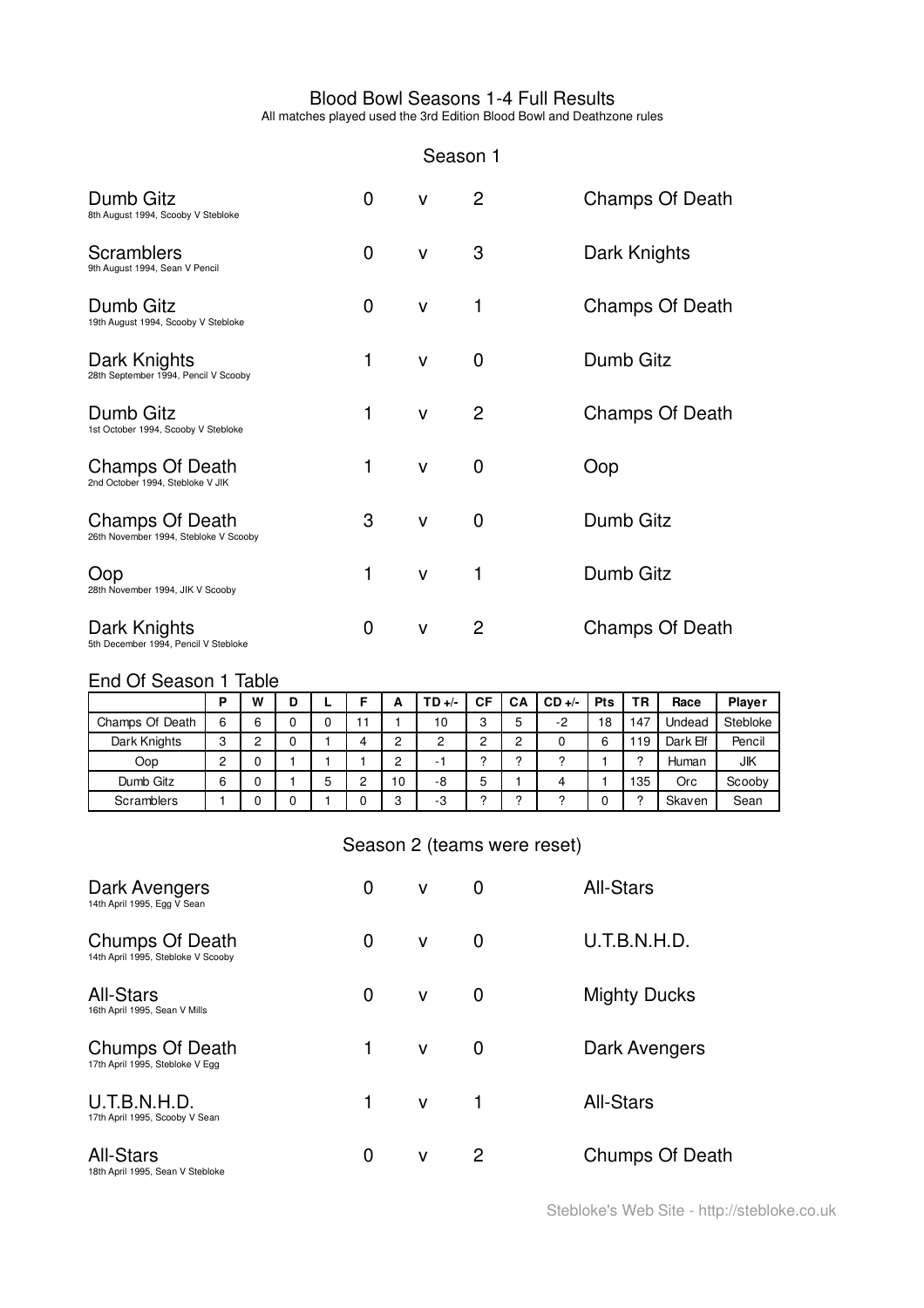| Dark Avengers<br>19th April 1995, Egg V Mills            | 4 | v            |   | <b>Mighty Ducks</b>    |
|----------------------------------------------------------|---|--------------|---|------------------------|
| <b>Mighty Ducks</b><br>20th April 1995, Mills V Stebloke | 1 | $\mathsf{V}$ | 2 | <b>Chumps Of Death</b> |
| U.T.B.N.H.D.<br>20th April 1995, Scooby V Egg            | 0 | v            | 3 | Dark Avengers          |
| <b>Mighty Ducks</b><br>21st April 1995, Mills V Scooby   | 1 | v            | 3 | U.T.B.N.H.D.           |
| Chumps Of Death<br>8th May 1995, Stebloke V Sean         | 1 | $\mathsf{V}$ | 0 | <b>All-Stars</b>       |
| Dark Avengers<br>7th August 1995, Egg V Stebloke         | 2 | $\mathsf{V}$ | 1 | Chumps Of Death        |
| <b>All-Stars</b><br>8th August 1995, Sean V Egg          | 0 | v            | 2 | Dark Avengers          |

### End Of Season 2 Table

|                         | D | W | D |   |    |   | $TD +$ | СF | CА | $CD +/-$                 | <b>Pts</b> | ΤR  | Race     | <b>Player</b> |
|-------------------------|---|---|---|---|----|---|--------|----|----|--------------------------|------------|-----|----------|---------------|
| Dark Avengers           | 6 | 4 |   |   | 10 | c |        | ົ  | c  | ∩                        | 13         | c   | Dark Elf | Egg           |
| Chumps Of Death         | 6 | 4 |   |   |    | c | 4      | 4  | 5  | 9                        | 13         | 48  | Undead   | Stebloke      |
| Up The Bum No Harm Done |   |   | c |   |    | 5 | ۰      |    | 3  |                          | 5          | 132 | Orc      | Scooby        |
| All-Stars               | 6 | 0 | c | C |    | 6 | -5     | 6  |    | $\overline{\phantom{a}}$ | 3          | 137 | Chaos    | Sean          |
| <b>Mighty Ducks</b>     |   | C |   | ີ |    | a | -6     |    | 8  | -4                       |            | 106 | Skaven   | Mills         |

### Season 3 (teams were reset)

| Gladiators                     |  | The Stompers                     |
|--------------------------------|--|----------------------------------|
|                                |  | Wizzin' Wagrut<br>Wizzin' Wagrut |
| 14th May 1996, Sean V Stebloke |  | Speed Demon Lil                  |

14th May 1996, Sean V Stebloke<br>A cruising first game for The Stompers under the stern eye of Stebloke. Sean realises his mistake of buying no re-rolls, as his team played well but could not find a way passed the<br>blockade o

| Little Thick 'Uns                                                                                                                                                   |  | <b>Smell Pants</b> |
|---------------------------------------------------------------------------------------------------------------------------------------------------------------------|--|--------------------|
|                                                                                                                                                                     |  | Flibble            |
|                                                                                                                                                                     |  | Trump              |
|                                                                                                                                                                     |  | Stug               |
| 18th May 1996, Spud V Doogle                                                                                                                                        |  |                    |
| A very interesting first half: Plimp knocked out by a rock at the beginning. The Chaos team piled on the pressure, forcing 2 touchdowns. In the last 2 turns Grim I |  |                    |

A very interesting first half: Plimp knocked out by a rock at the beginning. The Chaos team piled on the pressure, forcing 2 touchdowns. In the last 2 turns Grim Ironjaw smashed into<br>Flibble and killed him (Flibble was a s their own half. Opal Fruit managed to secure the ball and managed a short pass to Stug who scored in the last turn.

# The Stompers 1 v 0 From Behind Never Mind

Wizzin' Wagrut 20th May 1996, Stebloke V Scooby

A very hard fought win for the Stompers against a 9-man Human squad. All of the first half was spent in the Stompers half in a big ruck, but in the last 2 turns the Orcs managed to<br>secure the ball and just hold it til the

### Chumbawumba Chompers 0 v 1 The Stompers Wizzin' Wagrut

22nd May 1996, Egg V Stebloke<br>A very blood loss for the Chompers: 2 dead (Jeremy and Belinda), 2 seriously injured (Zonkin' Zebedee and The Yomanator) and Simon the Silly Slapper got badly hurt. Ug The Stupid got sent off while in the process of killing someone, Draggin' Dribblesnort got badly injured and Zippin' Zobba picked up a niggling injury. This was definitely the most violent<br>game so far. The Chompers lost it to players before returning to Ug who managed to catch it at the second attempt and leg it up the pitch. But being stupid he fell going for an extra square into the endzone. The crowd<br>threw the ball back in and it was retriev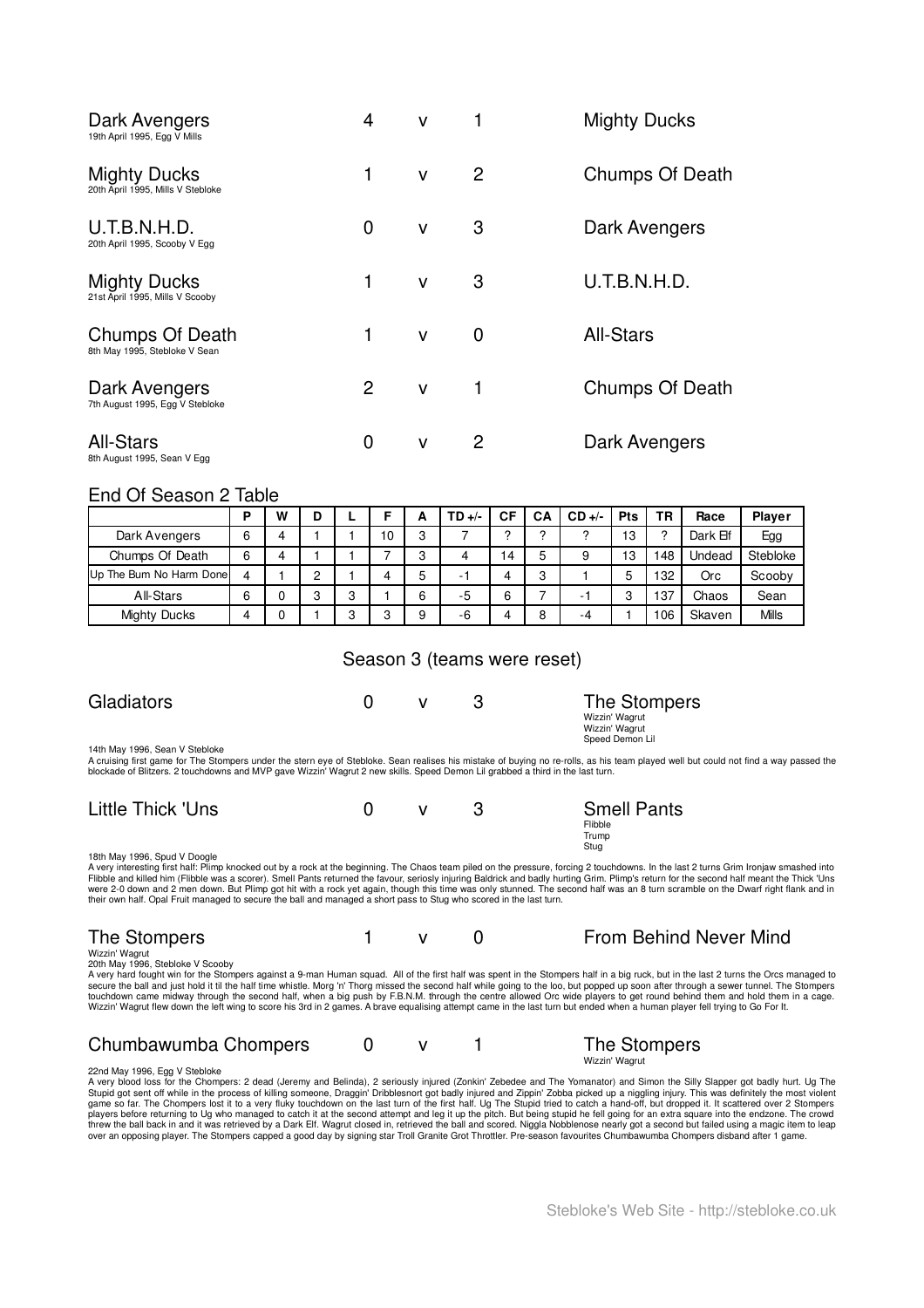| <b>Smell Pants</b><br>Plimp<br>23rd May 1996, Doogle V JIK                                                                                                                                                                                                                                                                                                                                                                                                                                                                                                                                                                                                                                                                                                                                                                                                                                                                                                                                                                                                                                             | 1 | v            |   | <b>Them Scutters</b><br>Forest Chump              |
|--------------------------------------------------------------------------------------------------------------------------------------------------------------------------------------------------------------------------------------------------------------------------------------------------------------------------------------------------------------------------------------------------------------------------------------------------------------------------------------------------------------------------------------------------------------------------------------------------------------------------------------------------------------------------------------------------------------------------------------------------------------------------------------------------------------------------------------------------------------------------------------------------------------------------------------------------------------------------------------------------------------------------------------------------------------------------------------------------------|---|--------------|---|---------------------------------------------------|
| Forest Chump the Gutter Runner equalised in the 6th turn after Plimp had put the Chaos team ahead using the leap magic item. Them Scutters got 1 sent off and 1 badly hurt, but so<br>many knocked out that there were only 2 Skaven left on the pitch at the end. The second half was disappointing, with both teams long bombing it into each other's halves and hoping<br>for a miracle.                                                                                                                                                                                                                                                                                                                                                                                                                                                                                                                                                                                                                                                                                                            |   |              |   |                                                   |
| <b>Them Scutters</b>                                                                                                                                                                                                                                                                                                                                                                                                                                                                                                                                                                                                                                                                                                                                                                                                                                                                                                                                                                                                                                                                                   |   | $\mathsf{v}$ |   | <b>Little Thick 'Uns</b>                          |
| 27th May 1996, Spud V JIK<br>This match finished in controversy when the Skaven team stormed off the pitch after Spud and JIK began an argument over the use of a re-roll. The future of the league looked in<br>doubt after this match as Wiff's High Elf team the Holy Warriors also dropped out earlier that day. The match is ruled void and does not count towards the league results.                                                                                                                                                                                                                                                                                                                                                                                                                                                                                                                                                                                                                                                                                                            |   |              |   |                                                   |
| The Stompers<br>Splatta Snotsnorta<br>30th May 1996, Stebloke V Doogle                                                                                                                                                                                                                                                                                                                                                                                                                                                                                                                                                                                                                                                                                                                                                                                                                                                                                                                                                                                                                                 | 1 | $\mathsf{V}$ | 1 | <b>Smell Pants</b><br>Prig                        |
| The game began with a fairly typical Orc stomp up the left wing. 2 knocked out and 1 badly hurt on the first turn for Smell Pants, allowing Wizzin' Wagrut to run up the wing. This time<br>he handed it to Splatta Snotsnorta to score. Lord Flug returned to the field for the Chaos drive, and they slowly ground their way up the pitch. Biffa Bonebreaka crunched Skimp to the<br>floor and snapped his neck. Beastman Stonx found a way through and made a break for it but the Orcs were saved by the half time whistle. The second half started well for the<br>Chaos team. Trump seriously injured Kragg Clobbawart, then made a short pass to Prig who ran in the touchdown. 4 turns left for the Orcs to hit back, but they were let down by<br>Wizzin' Wagrut, who fumbled it twice and left them no time to score. Granite Grot Throttler got angry and smacked Sqonx so hard the poor Beastman died. Smell Pants become the<br>first team to hold The Stompers to a draw, but it had cost them 2 players' lives.                                                                         |   |              |   |                                                   |
| <b>Smell Pants</b>                                                                                                                                                                                                                                                                                                                                                                                                                                                                                                                                                                                                                                                                                                                                                                                                                                                                                                                                                                                                                                                                                     | 0 | v            | 2 | <b>Rotting Chimps</b><br>Goulash<br>Goulash       |
| 31st May 1996, Doogle V Stebloke<br>A badly mauled Chaos team wasted no time in challenging the newest team to enter the league. Smell Pants received and things started well when Trump seriously injured Gurgley.<br>Prig tried a run up the wing, but got slammed by Wiggley, allowing Goulash to run in and score on the 3rd turn. The Chaos fans went mad and started a riot which lasted 5 turns,<br>meaning the 1st half was over. In the second half the Undead started a slow stomp up their right wing. Boni and Trump slapped each other about so hard that Trump got knocked out<br>and Boni killed! Luckily for the Chimps the skeleton regenerated. The Undead team managed to reach the endzone in turn 8 and Goulash scored his second.                                                                                                                                                                                                                                                                                                                                                |   |              |   |                                                   |
| Zambezi Zoomerz<br>Mike The Molesting Mongol<br>31st May 1996, Egg V Spud                                                                                                                                                                                                                                                                                                                                                                                                                                                                                                                                                                                                                                                                                                                                                                                                                                                                                                                                                                                                                              | 1 | $\mathsf{V}$ | 1 | Little Thick 'Uns<br><b>Bret The Bottlewasher</b> |
| Egg's re-imagined Dark Elf team took on the challenge of the Thick 'Uns for their first game. Most of the old Chompers players made up their ranks. It all started well for the Zoomerz.<br>Huhu planted a long pass into the hands of Mike the Mongol who ran in for a touchdown on turn 2. Bobby Ball Banger retaliated by pushing Nora Nob Nibbler into the crowd who<br>seriously injured her. The Dwarves searched for the equaliser and closed in, but a sneaky Dark Elf player got to the ball carrier and the half ended. The Thick 'Uns received the ball at<br>the start of the second half and started another grind up the pitch, seriously injuring 2 linemen, and knocking several out. Deidre the Witch Elf fell over 3 turns on the trot going for<br>extra squares as the 4 Dark Elf players tried to find a way through the Bret The Bottlewasher who was carrying the ball. On Dark Elf turn 7 Deidre pulled her socks up and made two<br>2+ rolls, a 4+ roll and a 6+ roll to put Bret in a tackle zone, but the other Dwarves pushed her away and Bret scored.                    |   |              |   |                                                   |
| Rotting Chimps<br>Wiggley<br>Goulash                                                                                                                                                                                                                                                                                                                                                                                                                                                                                                                                                                                                                                                                                                                                                                                                                                                                                                                                                                                                                                                                   | 3 | v            | 1 | <b>Lightning Screws</b><br><b>Mighty Monkey</b>   |
| Goulash<br>1st June 1996, Stebloke V Doogle<br>Doogle set out to exact vengeance with his new Skaven team. It didn't start too well as the two Ghouls ran through a gap on the right wing and Wiggley scored. The Screws were<br>level within 2 turns, as Mighty Monkey the Gutter Runner picked his way through a gap after a large Skaven push on the left wing left the Chimps' defence wide open. The Undead<br>team again broke through with the Ghouls. This time it was Goulash who managed to score by dodging into the endzone on the last turn. For the first part of the second half there<br>was a massive fight involving no less than 6 Screws players and 7 Chimps players. 3 of the Skaven players ended up stunned as the ball was carried downfield by Goulash. Flib The<br>Squib dodged down the line to attack Goulash, but the Ghoul pushed the Gutter Runner to the floor. Billy Bones ran in to foul Flib and killed him. Luckily the Screws physio had a<br>healing scroll and saved him. Billy pushed the recovering Flib into the crowd and Goulash was free to score again. |   |              |   |                                                   |
| <b>Smell Pants</b>                                                                                                                                                                                                                                                                                                                                                                                                                                                                                                                                                                                                                                                                                                                                                                                                                                                                                                                                                                                                                                                                                     | 0 | v            |   | Little Thick 'Uns<br><b>Baldrick The Bomber</b>   |
| 1st June 1996, Doogle V Spud<br>The Chaos team received the ball and attacked down their left wing. But it all went wrong and an emergency pass failed to come off. Baldrick The Bomber, still holding a grudge from<br>being seriously injured the last time these two teams met, got payback by securing the ball and running in for the touchdown. It wasn't all going the Thick 'Uns way, as three of their<br>players were badly hurt by half time. In the second half the Dwarves knuckled down and knocked out 6 Chaos players, but could not extend their lead. But it was enough to give them<br>their first win. After the game Smell Pants signed Frog the Chaos Warrior for half price, and the Dwarf team hired Ronald, fully equipped with a Deathroller!                                                                                                                                                                                                                                                                                                                                |   |              |   |                                                   |
| <b>Little Thick 'Uns</b><br>Brian The Breadcrumbler<br>11th June 1996, Spud V Stebloke                                                                                                                                                                                                                                                                                                                                                                                                                                                                                                                                                                                                                                                                                                                                                                                                                                                                                                                                                                                                                 | 1 | v            | 0 | The Stompers                                      |
| The Orcs received the ball, but the new Deathroller was soon running havoc and Orc bodies started falling all over the place. Yet again Wagrut found it hard keeping hold of the ball<br>and Brian The Breadcrumbler nipped in to score. In frustration the Orcs attacked Slayer Billy Bollock Basher and killed him, which in turn enraged Grim Ironjaw who killed Speed<br>Demon Lil in retaliation. At the end of the half the Orcs had just 5 players on the pitch, but luckily Ronald The Roller got sent off, giving the Orcs a slight chance. In the second half the<br>Orcs were pressed again, but Wizzin' Wagrut finally got his act together and set Niggla Nobblenose off on a run. It all depended on the last turn - Niggla was one on one with Baldrick<br>The Bomber, but the tackle ended with both of them flat on their backsides, leaving The Stompers badly bruised and without their unbeaten record.                                                                                                                                                                            |   |              |   |                                                   |
| Little Thick 'Uns<br><b>Baldrick The Bomber</b>                                                                                                                                                                                                                                                                                                                                                                                                                                                                                                                                                                                                                                                                                                                                                                                                                                                                                                                                                                                                                                                        | 1 | v            | 0 | <b>Smell Pants</b>                                |
| 14th June 1996, Spud V Doogle<br>The game opened up with a scrappy fight in the middle, with Trump injuring Barry The Bogbrush. But with Ronald on the rampage yet again the Dwarves began a stomp up the field.<br>Ronald charged in against 2 Beastmen and killed Stug. Baldrick The Bomber made a break for it but fell and the ball scattered into the endzone. Fortunately for the Dwarf team no<br>Chaos player was close enough and he recovered to pick it up and score. This stunned the Chaos team, but Baldrick wasn't finished. He dodged into their half again to steal the ball,<br>but as he was on his way to the endzone the ref called time on the half. The Deathroller got sent off and Smell Pants had it all to play for. They long bombed it into the Dwarf half near<br>the endzone and all the players on the pitch rushed to the area, culminating a large ruck. Opal Fruit got hurt trying to clear the ball of Dwarf players, and no player could get their<br>hands on the ball. The Dwarf team's 6 remaining players held on for their 3rd win on the trot.              |   |              |   |                                                   |
| <b>Blood Slaughterers</b>                                                                                                                                                                                                                                                                                                                                                                                                                                                                                                                                                                                                                                                                                                                                                                                                                                                                                                                                                                                                                                                                              | 0 | ٧            | 3 | Lightning Screws<br>Flib The Squib                |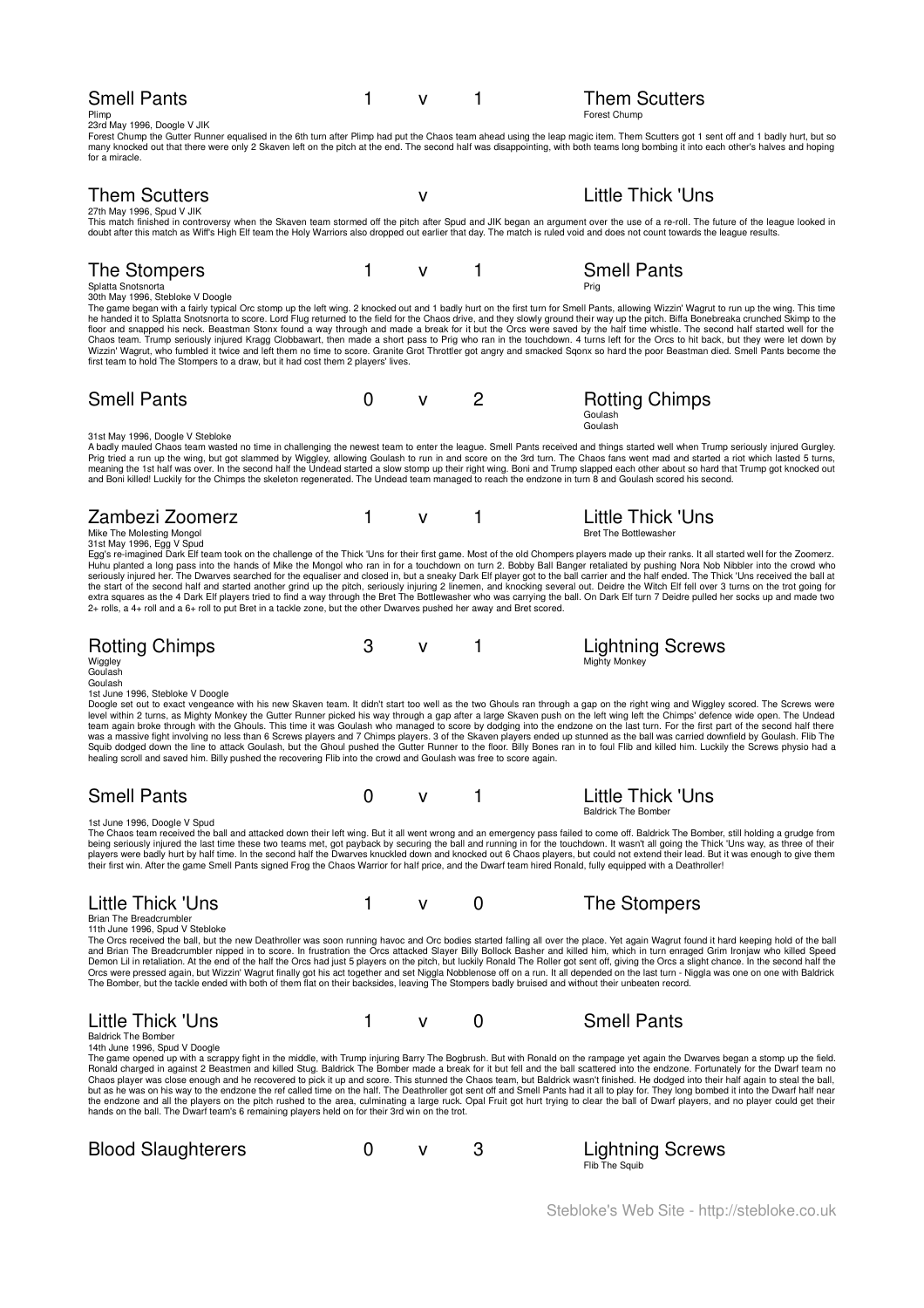**Flib The Squit** 15th June 1996, Stebloke V Doogle A very poor start for Stebloke's newest team. At the beginning they picked up bad habits, taking off a re-roll. They won the toss and received, then attacked up the right wing but ran<br>straight into trouble. Grashnak clatte carrying the ball was pushed around between Skaven players before someone actually laid him out. A Storm Vermin gathered the ball and tried to hand off to Flib The Squib, who<br>dropped it. Frostmane ran back to try and conta treatment. Darkhorn was seriously injured and Bloodfang was badly hurt. Mighty Monkey easily got in for a second touchdown against thinly spread opposition. A horde of knocked<br>out Chaos players failed to rejoin the field a Lightning Screws 1 v 1 Rotting Chimps Flib The Squib Wiggley 17th June 1996, Doogle V Stebloke The Skaven received, but the attack was halted by the Undead on the half way line. A Gutter Runner managed to break through, but the long pass scattered too far away, and<br>Chimps players were able to get back. Rumbling Ramt who had earlier peaked and would no longer get any star player points, handed off to Wiggley who ran in to score on turn 8. Just one turn left for the Screws to equalise. It wasn't<br>possible, was it? Oh yes it was. Flib The gave the Screws more time, allowing Flib to scamper freely into the endzone. After the match Sphinxy Bloke hunted down the ref and made him dead. The Chimps bought Plickle and Globmoot. Smell Pants **Community** Community Community Community Community Community Community Community Community Community Scrappa Sorehead 6th August 1996, Doogle V Stebloke After a 7 week break things kicked off again. At the start of the match Plimp got hit by yet another rock and was stunned. Smell Pants received, but couldn't gather the ball as their opponents pushed forward in the centre with Grashnak at their head. Bloodfang hit Squadge and badly hurt him, and 4 Blood Slaughterers Beastmen were able to break through and<br>a big ruck appeared around the ball. Every time the crowd. Vlad seemed to have it won when Scrappa lent a hand and Frog bit the dust. But the Warrior returned to his feet and knocked Vlad out. The ball ended up 1 square from<br>the endzone, but none of the 4 Slaughterers B to do it and bounced off to score in the last turn, making several dodge rolls along the way. Chillblane mutated a big hand to improve his picking up power. Lightning Screws **0** v 2 The Stompers Wizzin' Wagrut Niggla Nobblenose 9th Aug 1996, Doogle V Stebloke Look elsewhere on this site for a full report of this match. Rotting Chimps 0 v 2 Lightning Screws Flib The Squib Flib The Squib 23rd November 1996, Stebloke V Doogle

Mighty Monkey

It started like hell for the Chimps. The Screws fans invaded the pitch, seriously injuring Sphinxy Bloke and killing Rambling Rambl. Unlucky Mack took the opportunity to bash Billy<br>Bones' head in and badly hur him. The Ska Chimps player up with his tail.

| <b>Lightning Screws</b> |  | <b>Blood Slaughterers</b> |
|-------------------------|--|---------------------------|
| Armie                   |  |                           |

Armie 29th November 1996, Doogle V Stebloke

It was an incredible sight to see the Chaos team line up here agianst the Skaven. They had Nightwolf and Frostmane missing through serious injury; Grashnak, Igor and Dreadclaw<br>missing through a flu bug; and Darkhorn missin

| <b>Smell Pants</b>                    |  | Constructocons |
|---------------------------------------|--|----------------|
| Niff                                  |  | Prowl          |
| 20th November 1996, Deedle V Stebleke |  |                |

30th November 1996, Doogle V Stebloke After the failure of his Chaos team Stebloke tried his hand at humans with the new Constructocons. They received and Long Haul gathered it, as other players tried to protect him. Long Haul handed it to Brawn just in time as Plimp crunched the thrower and badly hurt him. Scourge and Grabber made a break for the endzone as Brawn ran up the pitch, but Lord<br>Flug ran back to knock him out. A Beastman fu Prig was dropped. The Pants team pushed slowly forward though and Stonx got it again, but fell trying to go for it. Grabber got the ball and ran to the halfway line. Pumped full of<br>illegal drugs the humans got another turn badly hurt him, and then Lord Flug knocked out Vampire Scourge. Scrapper and Prowl broke through on their right wing but Stonx and Niff stunned them both.Opal Fruit fouled<br>Quintesson but was sent off. Chaos pushed forward lept over his marker, handed it to Scrapper who could make the endzone on the last turn, but he fell while going for it and badly hurt himself. Numpty. Smell Pants hired the mighty Morg n Thorg.

| The Stompers |  | <b>Smell Pants</b>  |
|--------------|--|---------------------|
|              |  | Opal Fruit<br>Stonx |
|              |  | Prig                |

1st December 1996, Stebloke V Doogle

With Zippin' Zobba missing through niggling injury and Wizzin' Wagrut injured in training, Pants had it all to play for now Morg was in their ranks. The left Orc flank started well and<br>stunned several Chaos players, but Kr next to the half way line, but on the other flank to where the Orcs had concentrated their attack. 3 linemen came across to try and stop the 2 Warriors and Stonx from getting the ball,<br>but failed and Stonx was away down th and Pants went 2-0 up. At the start of the second half the Stompers fans rioted for 5 turns, so their team had no hope of getting back into it now. Kragg fouled Trump in his frustration<br>and badly hurt him, but the ball was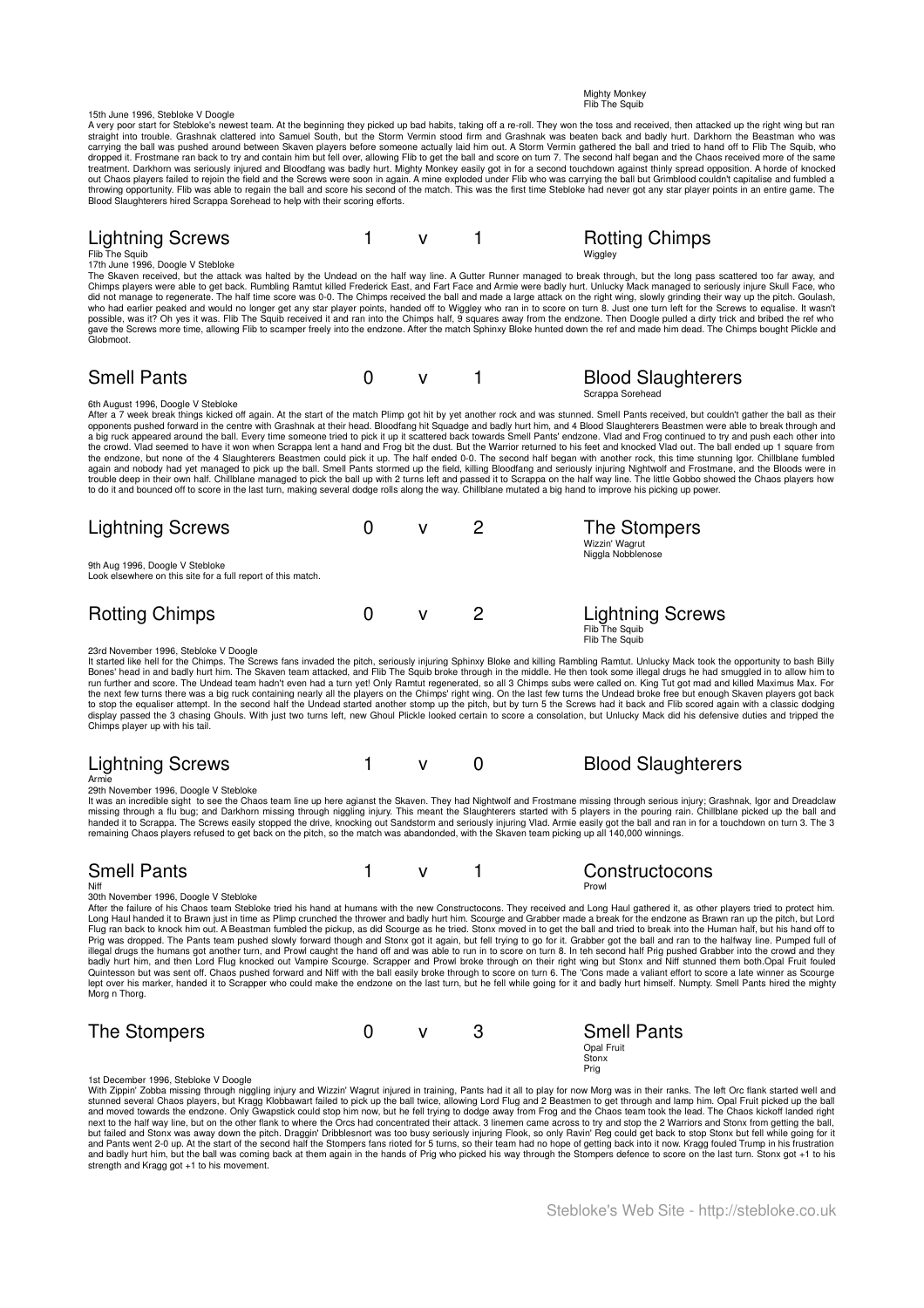| Constructocons |  | Hogwash |
|----------------|--|---------|
| Grabber        |  | Coot    |
|                |  | Pook    |
|                |  | Coot    |

6th December 1996, Stebloke V Doogle

It started well for Doogle's new Orc team Hogwash. By turn 2 Kickback was badly hurt and Perceptor and Scrapper were seriously injured. Perceptor was saved by the Apothecary,<br>and Scrapper by a special card, but the Humans Man badly hurt Kickback, and Pook ran in to score. Long Haul fumbled as the 'Cons received, and Coot was able to run in, steal the ball and score again. This time Scourge got the<br>ball and ran for the endzone, but fell goin injured himself.

Chuk

| <b>Rotting Chimps</b> |  | <b>Smell Pants</b> |
|-----------------------|--|--------------------|
| $MAE = -1$            |  |                    |

Wiggley 7th December 1996, Stebloke V Doogle

The Chimps had Sphinxy Bloke missing for this crucial crunch match, so spread bad rumours about the Chaos team, reducing their fan factor. Pants received, but Squadge fumbled it wice, while King Tut maged to badly hurt Mor to score under pressure from more Chaos players, and the game ended. With that Stebloke ended his 5 game winless streak.

# Smell Pants **Competition Competition** Computer of the Stompers

9th April 1997, Doogle V Stebloke

Smell Pants won the toss (dirty buggers) and received. They got straight to work pummelling the Orc front line but Squadge who had the ball fell while going for it. Gwapstik knocked<br>out Pants' latest warrior Wig. Squadge g dumb brute fell down dead. The other Orcs breathed a sigh of relief as the troll regenerated. Splatta again got two attacker downs trying to hit Trump, but the Orcs somehow held the<br>Pants attack in a ruck until half time. into the fray, desperately trying to stop Chaos getting a late winner. Opal Fruit ended up with the ball and tried to dodge away, but Gwapstik developed magical tentacles to trip him<br>over and the game ended. The Orcs had t

Smell Pants<br>12th April 1997, Doogle V Stebloke<br>Smell Pants attacked down their left. Sphinxy Bloke killed Niff, but a magical item saved him. In return, Morg stunned Sphinxy. The play switched to the Chaos right, as Plimp Fig. The Coulash and killed him as well. The Chimps players refused to take the field for the second half. Plimp pushed Globmoot off the pitch and the crowd killed him. Then Lord Flug class had killed him. Then Lord Flug c

|                           | P              | W | D        |   | F  | A | $TD +/-$ | CF | CA | $CD +/-$ | Pts | TR             | Race       | Player   |
|---------------------------|----------------|---|----------|---|----|---|----------|----|----|----------|-----|----------------|------------|----------|
| The Stompers              | 8              | 4 | 2        | 2 | 8  | 5 | 3        | 21 | 13 | 8        | 14  | 129            | <b>Orc</b> | Stebloke |
| Smell Pants               | 12             | 3 | 4        | 5 | 10 | 9 |          | 27 | 16 | 11       | 13  | 158            | Chaos      | Doogle   |
| <b>Lightning Screws</b>   | 6              | 3 |          | 2 | 8  | 4 | 4        | 11 | 13 | $-2$     | 10  | 133            | Skaven     | Doogle   |
| <b>Rotting Chimps</b>     | 6              | 3 |          | 2 | 7  | 5 | 2        | 15 | 14 |          | 10  | 119            | Undead     | Stebloke |
| Little Thick 'Uns         | 5              | 3 |          |   | 4  | 4 | 0        | 10 | 7  | 3        | 10  | 130            | Dw arf     | Spud     |
| Hogw ash                  |                |   | 0        | 0 | 4  |   | 3        | 5  |    | 4        | 3   | 109            | <b>Orc</b> | Doogle   |
| <b>Blood Slaughterers</b> | 3              |   | $\Omega$ | 2 |    | 4 | -3       | ?  | ?  | ?        | 3   | $\overline{?}$ | Chaos      | Stebloke |
| <b>Them Scutters</b>      |                | 0 |          | 0 |    |   | 0        | 2  | ?  | ?        |     | ?              | Skaven     | JK       |
| Zambezi Zoomerz           |                | 0 |          | 0 |    |   | 0        | 0  | 4  | $-4$     |     | 102            | Dark Elf   | Egg      |
| Constructocons            | $\overline{c}$ | 0 |          |   | 2  | 5 | -3       |    | 8  | $-7$     |     | 114            | Human      | Stebloke |
| From Behind Never Mind    |                | 0 | 0        |   | 0  |   | -1       | 0  | 2  | $-2$     | 0   | 104            | Human      | Scooby   |
| Chumbawumba Chompers      |                | 0 | $\Omega$ |   | 0  |   | -1       | 2  | 5  | -3       | 0   | ?              | Dark Elf   | Egg      |
| Gladiators                |                | 0 | 0        |   | 0  | 3 | -3       | 0  | 2  | $-2$     | 0   | 103            | High Elf   | Sean     |

### End Of Season 3 Table

### Season 4 (same teams)

Smell Pants<br>Trump (16)<br>Pants received. Sphinxy Bloke stilletto'd Morg 'n' Thorg and seriously injured him, but he was soon back in the action thanks to a magic item. Pants thundered up the right wing, but<br>Pants received. S with just a few tums remaining. Trump gathered the ball as the other Chimps players were either knocked out or injured. Trump scored on the last turn, having just enough movement<br>to reach the endzone. By removing every Chi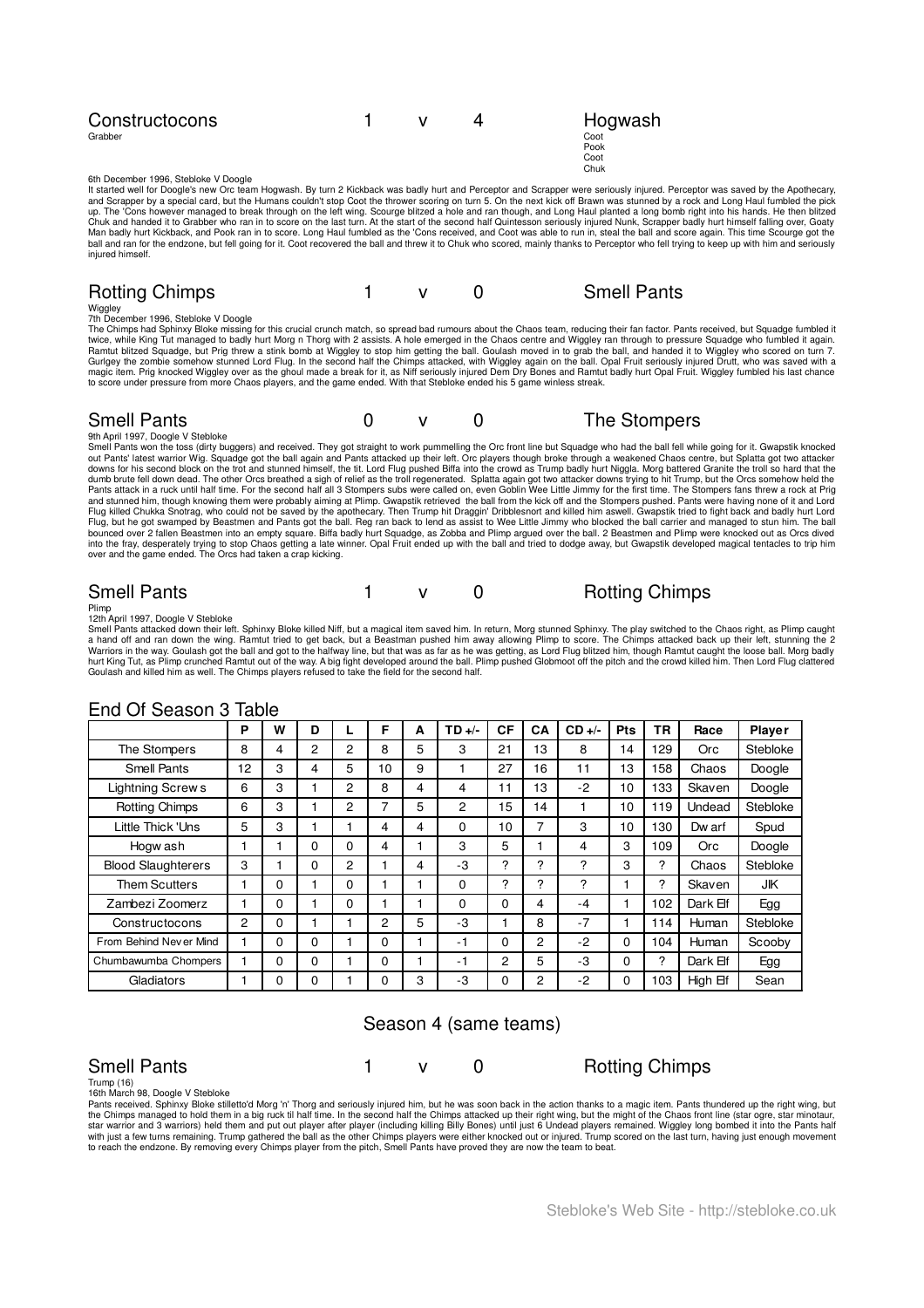| <b>Lightning Screws</b><br>Flib The Squib (3, 6, 11)<br>Drumstick (8)<br>Armie (13)<br>17th March 98, Doogle V Stebloke<br>Bob The Baboon killed Jim the Goblin. Could have been 6-0, but Flib failed to dodge away from Roger the Beastman.                                                                                                                                                                                                                                                                                                                                                                                                                                                                                                                                                                                                                                                                                                                                                                                                                                                                                                                                                                                                                                                                                                                                                                                                                                                                                                                                                                                                                        | 5 | v            | 0                                                                                                                              | Vandals                                                     |
|---------------------------------------------------------------------------------------------------------------------------------------------------------------------------------------------------------------------------------------------------------------------------------------------------------------------------------------------------------------------------------------------------------------------------------------------------------------------------------------------------------------------------------------------------------------------------------------------------------------------------------------------------------------------------------------------------------------------------------------------------------------------------------------------------------------------------------------------------------------------------------------------------------------------------------------------------------------------------------------------------------------------------------------------------------------------------------------------------------------------------------------------------------------------------------------------------------------------------------------------------------------------------------------------------------------------------------------------------------------------------------------------------------------------------------------------------------------------------------------------------------------------------------------------------------------------------------------------------------------------------------------------------------------------|---|--------------|--------------------------------------------------------------------------------------------------------------------------------|-------------------------------------------------------------|
|                                                                                                                                                                                                                                                                                                                                                                                                                                                                                                                                                                                                                                                                                                                                                                                                                                                                                                                                                                                                                                                                                                                                                                                                                                                                                                                                                                                                                                                                                                                                                                                                                                                                     |   |              |                                                                                                                                |                                                             |
| UG                                                                                                                                                                                                                                                                                                                                                                                                                                                                                                                                                                                                                                                                                                                                                                                                                                                                                                                                                                                                                                                                                                                                                                                                                                                                                                                                                                                                                                                                                                                                                                                                                                                                  | 0 | v            | 2                                                                                                                              | Constructocons<br>Prowl (14, 16)                            |
| 27th March 98, JIK V Stebloke<br>Coach JIK re-entered the league with a new Skaven team, and took on Stebloke's Humans. Baz taunted Scourge the Vamp, who blocked back and got sent off. Shrapnel badly hurt<br>Gertrood the star mutant, but their apothecary saved him. Long Haul passed to Grabber, who made a run. But Gertrood tracked him back and took him out. Prowl fumbled the loose<br>ball and Gertrood long bombed it clear. Gutwrencher got it and tried to pass it back to Grabber, but the short pass failed. Bob the UG lineman fumbled the pickup, then Grabber<br>fumbled the pickup in turn. 0-0 at half time. Baz hit Prowl and badly hurt him, but the Human apoth. did the business. Gutwrencher knocked out Gertrood. Long Haul made a pass to<br>Prowl who ran in to score. Baz badly hurt Kickback, but Scrapper and Dirge were able to get the ball back from Sid. Dirge ran up to Prowl who was standing in the endzone and the<br>handoff was a success to make it 2-0.                                                                                                                                                                                                                                                                                                                                                                                                                                                                                                                                                                                                                                                                |   |              |                                                                                                                                |                                                             |
| Constructocons<br>Prowl (3)                                                                                                                                                                                                                                                                                                                                                                                                                                                                                                                                                                                                                                                                                                                                                                                                                                                                                                                                                                                                                                                                                                                                                                                                                                                                                                                                                                                                                                                                                                                                                                                                                                         | 1 | v            | 3                                                                                                                              | Lightning Screws<br>Drumstick (2, 7)<br>Flib The Squib (11) |
| 31st March 98, Stebloke V Doogle<br>The Skaven received and attacked up their left wing. Armie handed Drumstick the ball and he ran into score. Long Haul used a magic scroll and planted a long pass right into Prowl's<br>awaiting hands and the catcher scored his 3rd in 2 games. The Screws attacked down their left again, with Unlucky Mack on the ball. Long Haul hit him with a custard pie, but he<br>continued his run. It took Scourge and 2 assists to finally knock the star player to the ground. Prowl then went in with a foul, knocking the rat ogre out but getting sent off. Coach<br>Stebloke argued the call and the ref changed his mind, allowing Prowl to continue. Yet they couldn't stop Drumstick getting the ball and dodging passed Scourge and Scrapper to<br>score again. Scrapper got double attacker down to stop any Human equaliser attempt before half time. Doogle used illegal pills to give all his players extra movement. Long Haul got<br>the ball but was immediately under pressure from Gutter Runners. He tried to pass and fumbled. Mighty Monkey got the ball but fell going for it into the endzone and seriously injured<br>himself. Perceptor tried to get the ball but fumbled, and Flib had no problem picking up to score. Unlucky Mack returned for the next Human drive and killed Cyclonus. Long Haul tried<br>to foul Mack and got sent off, stopping Grabber having a scoring effort. Flib got the ball as Kickback fouled Mack this time, knocking him out again but also getting sent off. Flib went<br>for another TD but this time he fell going for it into the endzone. A strange game ended 3-1. |   |              |                                                                                                                                |                                                             |
| <b>Smell Pants</b>                                                                                                                                                                                                                                                                                                                                                                                                                                                                                                                                                                                                                                                                                                                                                                                                                                                                                                                                                                                                                                                                                                                                                                                                                                                                                                                                                                                                                                                                                                                                                                                                                                                  | 1 | $\mathsf{V}$ | 0                                                                                                                              | Constructocons                                              |
| Lord $Flug(6)$<br>3rd April 98, Doogle V Stebloke<br>Frog was injured in training and Perceptor was missing through niggling injury. Long Haul got the ball but was put under pressure right away, forcing him into a pass. The pass to<br>Scourge was not on target and Lord Flug and 2 Beastmen were able to fight the Vampire off and get the ball. Lord Flug carried the ball up the field as Pants knocked out 3 players in<br>4 turns. A handful of Humans tried to stop the Chaos ruck, and Morg badly hurt Grabber. Lord Flug easily scored. Chaos got blitz at the kickoff, and Plimp killed Kickback, the strength<br>4 lineman. Then Muggledoof killed Dirge, and Wig the warrior killed Scrapper. Stebloke immediately disbanded the dessimated team. The Pants march on.                                                                                                                                                                                                                                                                                                                                                                                                                                                                                                                                                                                                                                                                                                                                                                                                                                                                               |   |              |                                                                                                                                |                                                             |
| The All Blacks<br>Griff Oberwald (14)                                                                                                                                                                                                                                                                                                                                                                                                                                                                                                                                                                                                                                                                                                                                                                                                                                                                                                                                                                                                                                                                                                                                                                                                                                                                                                                                                                                                                                                                                                                                                                                                                               | 1 | $\mathsf{v}$ | $\overline{c}$                                                                                                                 | <b>Rotting Chimps</b><br>Wiggley (12, 16)                   |
| 5th April 98, JIK V Stebloke<br>The All Blacks received and attacked up the right wing. In the middle Bert III seriously injured Rumbling Ramtut. While the two mummies versus a Vampire and Griff in the middle of<br>the pitch ended in stalemate, the All Blacks tried a passing play up their right. But Wiggley moved in to push the catcher into the crowd who seriously injured him. Another Ghoul,<br>Plickle, attacked Bert the thrower and retreived the ball. Griff moved in and used magical tentacles to bring the Ghoul down and knock him out. Globyool caught the scattered ball but<br>Bert III stunned him. 0-0 at half time, and Ramtut failed to regen. The Chimps received and started to pummel the Humans. King Tut badly hurt Bert V. Globyool got the ball and<br>moved up the left wing. The Ghoul was 1 square away from the endzone when Griff stunned him. Drutt and Dem Dry Bones got Griff's attention while Wiggley got back up and got<br>the ball again to score. The All Blacks got a touchback from the kickoff, which Griff received as they started the drive. The middle of the park turned into one big fight, as Sphinxy<br>Bloke killed the Human Vampire. Griff got away from the chasing Ghouls, badly hurting Boni along the way, to score. Boni regenerated, but the Vampire didn't. Globyool got the ball<br>as Wiggley ran up the wing. Drutt and Boni cleared the way, as Globyool handed the ball to Wiggley, who ran in to score. On the last turn Bill Plttz fouled Sphinxy Bloke and got sent<br>off.                                                                                                          |   |              |                                                                                                                                |                                                             |
| Vandals                                                                                                                                                                                                                                                                                                                                                                                                                                                                                                                                                                                                                                                                                                                                                                                                                                                                                                                                                                                                                                                                                                                                                                                                                                                                                                                                                                                                                                                                                                                                                                                                                                                             | 0 | v            | 1                                                                                                                              | The All Blacks<br>Griff Oberwald (14)                       |
| 10th April 98, Stebloke V JIK<br>The Vandals received and attacked up their right wing with Trevor the Ogre at their head. Roger the Beastman got the ball and 4 Beastmen made a cage around him as he ran up the<br>pitch. Bert V badly hurt Jack the Beastman. A trampoline trap caused Roger to drop the ball, and he fumbled any chance of scoring that half. Meanwhile Geoff the warrior was badly<br>hurt. In the second half Bert VII got the ball and ran back out of reach of the Chaos front line. Joseph the Beastman used a leap magical item to reach him and push him into the<br>crowd. The crowd threw it back in half way in the All Blacks half. Griff lept out of the brawl in the middle, flattened Joseph, got the ball and ran up the pitch. Trevor and some<br>Beastmen tried to stop him but he blitzed and dodged to score with 2 turns left. The ball was kicked near to the half way line in amongst a lot of Chaos players. Bill the Beastman got<br>the ball but fell while going for it, and the equaliser chance was gone.                                                                                                                                                                                                                                                                                                                                                                                                                                                                                                                                                                                                           |   |              |                                                                                                                                |                                                             |
| UG<br>Fred $(6)$<br>Baz (13)                                                                                                                                                                                                                                                                                                                                                                                                                                                                                                                                                                                                                                                                                                                                                                                                                                                                                                                                                                                                                                                                                                                                                                                                                                                                                                                                                                                                                                                                                                                                                                                                                                        | 2 | $\mathsf{V}$ | 0                                                                                                                              | Vandals                                                     |
| 10th April 98, JIK V Stebloke<br>The fans rioted, holding the game up for 4 turns. Vandals kicked it straight into the hands of Sid the thrower. He ran up the wing, handed it to a lineman, who ran further up the wing,<br>chucked it to Fred the Gutter Runner who scored. Bill received a touchback for the Vandals, but he fell going for it. In the second half, Trevor the ogre killed Baz the lineman, but he<br>was saved by an apothecary. Vandals failed a pass, and a big ruck broke out in the middle of the pitch, during which one of the Gutter Runners was sent off. Baz ended up with it,<br>and dodged away from Trevor. Timothy fell over chasing the Skaven player, so couldn't stop him making it 2-0. Coach Stebloke's focus was then lost completely and he found himself<br>giving away 3 illegal procedures on the trot. One good thing for the Vandals was they managed to hire Jeremy, a star minotaur, for half price.                                                                                                                                                                                                                                                                                                                                                                                                                                                                                                                                                                                                                                                                                                                 |   |              |                                                                                                                                |                                                             |
| UG<br>Fred (11)                                                                                                                                                                                                                                                                                                                                                                                                                                                                                                                                                                                                                                                                                                                                                                                                                                                                                                                                                                                                                                                                                                                                                                                                                                                                                                                                                                                                                                                                                                                                                                                                                                                     | 1 | $\mathsf{V}$ | $\overline{c}$                                                                                                                 | <b>Rotting Chimps</b><br>Globyool (8, 16)                   |
| 10th April 98, JIK V Stebloke<br>The Skaven got a blitz, then used a magic item on Plicke the Ghoul to kill him. A big fight erupted in the middle. Wiggley tried to hand it to Globyool, but failed. Globyool eventually got<br>the ball and other players made a cage around him until the last turn of the half when he broke free to score. UG got a touchback and Fred received. All the Skaven players available<br>protected him as he ran down the wing. A Wight and Skeleton failed in a last ditch effort to bring him down and he made it level. Another touchback, this time to the Chimps and                                                                                                                                                                                                                                                                                                                                                                                                                                                                                                                                                                                                                                                                                                                                                                                                                                                                                                                                                                                                                                                          |   |              | Globyool. The Chimps attacked up the right, with Globyool hiding in a cage again until within distance of the endzone and 2-1. |                                                             |

| Vandals                                                    | 2 | $\mathbf v$ | The All Blacks |
|------------------------------------------------------------|---|-------------|----------------|
| Simon (8)<br>Timothy (15)<br>11th April 98, Stebloke V JIK |   |             |                |
|                                                            |   |             |                |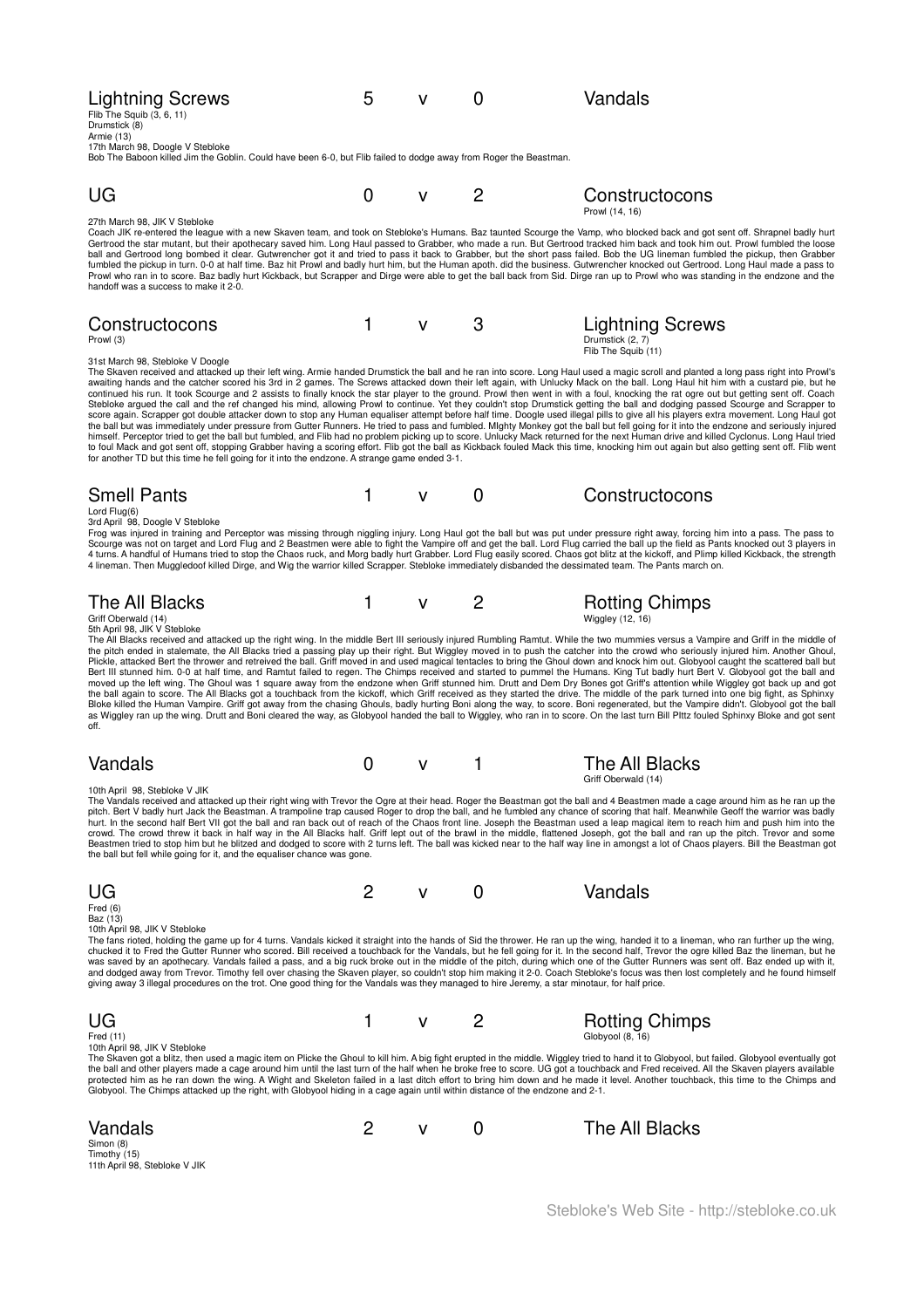Bill the Beastman missed the game through a flu bug. The humans attacked up the right. 2 Beastmen managed to push the ball carrying Blitzer into the crowd. The ball was thrown<br>into the middle of the park and madness ensued

| UG<br>Frank (8)                                                                                                                                                                                                                                                                                                                                                                                                                                                                                                                                                                                                                                                                                                                                                                                                                                                                                                                                                                                                                                                                                                                                                               | 1 | v            | 2        | <b>Warhead Geezers</b><br>Fred The Head (6)                  |
|-------------------------------------------------------------------------------------------------------------------------------------------------------------------------------------------------------------------------------------------------------------------------------------------------------------------------------------------------------------------------------------------------------------------------------------------------------------------------------------------------------------------------------------------------------------------------------------------------------------------------------------------------------------------------------------------------------------------------------------------------------------------------------------------------------------------------------------------------------------------------------------------------------------------------------------------------------------------------------------------------------------------------------------------------------------------------------------------------------------------------------------------------------------------------------|---|--------------|----------|--------------------------------------------------------------|
| 15th April 98, JIK V The Fish<br>The Fish became the first new coach in quite a while, leading a new Dark Elf team. During the game, the Geezers coaching staff spotted new talent in the crowd and added a new<br>Witch Elf to the roster for free. It was a blitzer, Fred The Head, who opened the scoring, but UG were right back in it when Gutter Runner Frank scored. The second half was mainly a<br>big fight in the middle of the field. Gertrood made a run for the endzone but fell going for it. Fred The Head got the ball and handed it to new Witch Elf Mrs. Nerg who dodged passed<br>2 Skaven to score. Fred The Head later seriously injured Gertrood. The Dark Elf team's rating went up by a massive 22pts.                                                                                                                                                                                                                                                                                                                                                                                                                                               |   |              |          | Mrs. Nerg (15)                                               |
| The Stompers<br>Wee Little Jimmy (8, 16)<br>15th April 98, Stebloke V JIK                                                                                                                                                                                                                                                                                                                                                                                                                                                                                                                                                                                                                                                                                                                                                                                                                                                                                                                                                                                                                                                                                                     | 2 | $\mathsf{V}$ | 0        | UG                                                           |
| The first Stompers game for a whole year, and only their 4th since losing Speed Demon Lil. Zippin' Zobba was missing due to niggling injury, leaving the Orcs with just 10 players, but<br>UG were also missing the imprisoned lineman Bob. Stompers received, but it didn't start well. Splatta got stunned by a rock, and Wagrut fumbled. He got it at the second attempt, and<br>they pushed up the wing. Once within range of the endzone he handed it to Little Jimmy who ran in to score. In the second half the Orcs got blitz and managed to put 3 players<br>around the ball. A group of Skaven got around Granite, pulled him to the ground and fouled him, badly hurting the troll. The Orcs tried the same attack up the wing, before the hand<br>off to Jimmy, though this time the little Gobbo fell while going for it. The crowd threw it into the middle of the pitch. Ug The Stupid hurt Boo the Lineman but the apothecary saved him.<br>Ug got the ball and threw it to Jimmy, who this time made no mistake, catching it before running in to score.                                                                                                     |   |              |          |                                                              |
| <b>Smell Pants</b><br>Niff (15)<br>16th April 98, Doogle V JIK                                                                                                                                                                                                                                                                                                                                                                                                                                                                                                                                                                                                                                                                                                                                                                                                                                                                                                                                                                                                                                                                                                                | 1 | $\mathsf{V}$ | 0        | UG                                                           |
| UG received against a starting lineup with a combined strength of 48, a full 16 more than the Skaven. This showed, as the Chaos team smashed through the Skaven with little effort.<br>Muggledoof the minotaur ended up with the ball and moved near to the endzone. Prig seriously injured Fred as Muggledoof wasted some time. The time wasting cost Pants dearly as<br>new star Troll Eric The Half A Bee got floored by a Skaven lineman, causing a turnover and the first half ended 0-0. Many knocked out Skaven players returned to the pitch thanks to<br>a magic sponge. Eric The Half A Bee buckled up, and hurt and injured players one after the other. A great big fight emerged in the middle, and Niff came away with the ball. Skaven<br>bodies fell by the bucket full, and Niff scored near the end.                                                                                                                                                                                                                                                                                                                                                        |   |              |          |                                                              |
| <b>Smell Pants</b><br>Wig (?)                                                                                                                                                                                                                                                                                                                                                                                                                                                                                                                                                                                                                                                                                                                                                                                                                                                                                                                                                                                                                                                                                                                                                 | 2 | v            | 0        | <b>Warhead Geezers</b>                                       |
| Porridge (?)<br>17th April 98, Doogle V The Fish<br>Nothing much is known about this game as no reporter was present at the time. We believe Wig the warrior and Porridge the Beastman got the touchdowns. 3 of the Dark Elf players<br>were killed. Smell Pants team rating is now at 199!                                                                                                                                                                                                                                                                                                                                                                                                                                                                                                                                                                                                                                                                                                                                                                                                                                                                                   |   |              |          |                                                              |
| <b>Rotting Chimps</b><br>Drabbling Drutt (8, 12)<br>20th April 98, Steve V Doogle<br>At the beginning of the game Unlucky Mack was sent off thanks to the Undead coach bribing the ref. Sphinxy Bloke killed Skunk who needed to be saved by the Apothecary. Moot                                                                                                                                                                                                                                                                                                                                                                                                                                                                                                                                                                                                                                                                                                                                                                                                                                                                                                             | 2 | v            | 0        | <b>Lightning Screws</b>                                      |
| failed to dodge and hurt himself. Boni badly hurt Armie. Drutt got the ball and scored. The Skaven team started the second half with 6 players. Flib badly hurt Dem Dry Bones.<br>Wiggley handed it to Drutt who scored again. George Mgrue fell over going for it and injured himself. At the end of the game the Chimps could finally afford a star player and hired<br>Undead Barry.                                                                                                                                                                                                                                                                                                                                                                                                                                                                                                                                                                                                                                                                                                                                                                                       |   |              |          |                                                              |
| <b>Warhead Geezers</b>                                                                                                                                                                                                                                                                                                                                                                                                                                                                                                                                                                                                                                                                                                                                                                                                                                                                                                                                                                                                                                                                                                                                                        | 0 | v            | 6        | UG<br>Gertrood (2, 5, 10, 15)<br>Fred $(7)$<br>Beetroot (13) |
| 20th April 98, The Fish V JIK<br>JIK's fast improving Skaven team had a whale of a time in this one. Gertrood ran rampage and scored 4 touchdowns. Baz got sent off, and Bill injured Dan The Man the Dark Elf<br>Assassin. Mrs. Nerg injured Beetroot but the UG Apothecary did his job.                                                                                                                                                                                                                                                                                                                                                                                                                                                                                                                                                                                                                                                                                                                                                                                                                                                                                     |   |              |          |                                                              |
| <b>Monkey Island Marauders</b><br>Swordmaster (8)                                                                                                                                                                                                                                                                                                                                                                                                                                                                                                                                                                                                                                                                                                                                                                                                                                                                                                                                                                                                                                                                                                                             |   | V            | $\Omega$ | <b>Warhead Geezers</b>                                       |
| 21st April 98, Doogle V The Fish<br>Doogle's new Orc team (after surprisingly disbanding Hogwash) took on the Dark Elves. The game started in blinding sun and a big fight erupted in the centre. Ace Hole the Ogre got<br>the ball but a mine went off underneath him. Mrs. Nerg got it, but she fell into a trampoline trap. Kate Kapsise badly hurt Mrs. Gren. Largo Lagrande injured Harry The Evil Squid. Dan<br>The Man got sent off, just after blitzer Swordmaster scored at the end of the half. Mrs. Nerg later hurt Woodchuck.                                                                                                                                                                                                                                                                                                                                                                                                                                                                                                                                                                                                                                     |   |              |          |                                                              |
| Vandals<br>Roger (13)                                                                                                                                                                                                                                                                                                                                                                                                                                                                                                                                                                                                                                                                                                                                                                                                                                                                                                                                                                                                                                                                                                                                                         |   | ۷            | 2        | UG<br>Beetroot (4)<br>Ben (6)                                |
| 21st April 98, Stebloke V JIK<br>Skaven lineman Baz is always in the news. In the last game he got sent off and before this game he got kidnapped by pirates. The Skaven team had it easy in the first half and easily<br>outpaced the Chaos team despite Fred the Goblin's chainsaw. At half time Stebloke's team talk inspired the Vandals and they got 3 extra re-rolls, allowing Roger the Beastman to pull<br>one back. But from there it all went wrong. Trevor got confused and hit Jeremy the Minotaur. While this was happening, Eek The Cat, the new Skaven Rat Ogre, moved in to frump<br>the distracted Trevor and killed him. Humphrey the Apothecary could not save the Ogre. In retailiation, all the Beastmen on the pitch ganged up to foul Eek The Cat and badly hurt<br>him.                                                                                                                                                                                                                                                                                                                                                                               |   |              |          |                                                              |
| UG                                                                                                                                                                                                                                                                                                                                                                                                                                                                                                                                                                                                                                                                                                                                                                                                                                                                                                                                                                                                                                                                                                                                                                            | 1 | v            |          | The Stompers                                                 |
| Gertrood (7)<br>24th April 98, JIK V Stebloke<br>The Orcs received the ball and Wagrut picked it up, before heading up the wing. Fred fouled troll Granite but got sent off. The Orcs reached the endzone, planning to hold it up as<br>long as possible, but UG persistence forced Wagrut to score early. The Stompers couldn't stop the very nippy Gertrood equalising straight away. In a last ditch effort to score at the<br>end of the half, Granite lobbed Wee Little Jimmy into the Skaven half but the Gobbo failed to land and stunned himself. In the second half Geoff fouled Boffa, badly hurting him but<br>got sent off in the process. Gertrood got the ball and ran up and down his own endzone looking for someone to pass to. Gertrood then decided to make a run of it but was brought<br>down by Wagrut and Zobba. Gwapstik tried to clear the ball to Ravin' Reg, but the pass was not accurate. Gertrood got back, handed it to a lineman who threw it deep into the Orc<br>half, but the catcher failed. Ug The Stupid fumbled the pickup, but got it at the second attempt. He tried a handoff to Gwapstik, but the star Blitzer couldn't secure it. |   |              |          | Wagrut (5)                                                   |